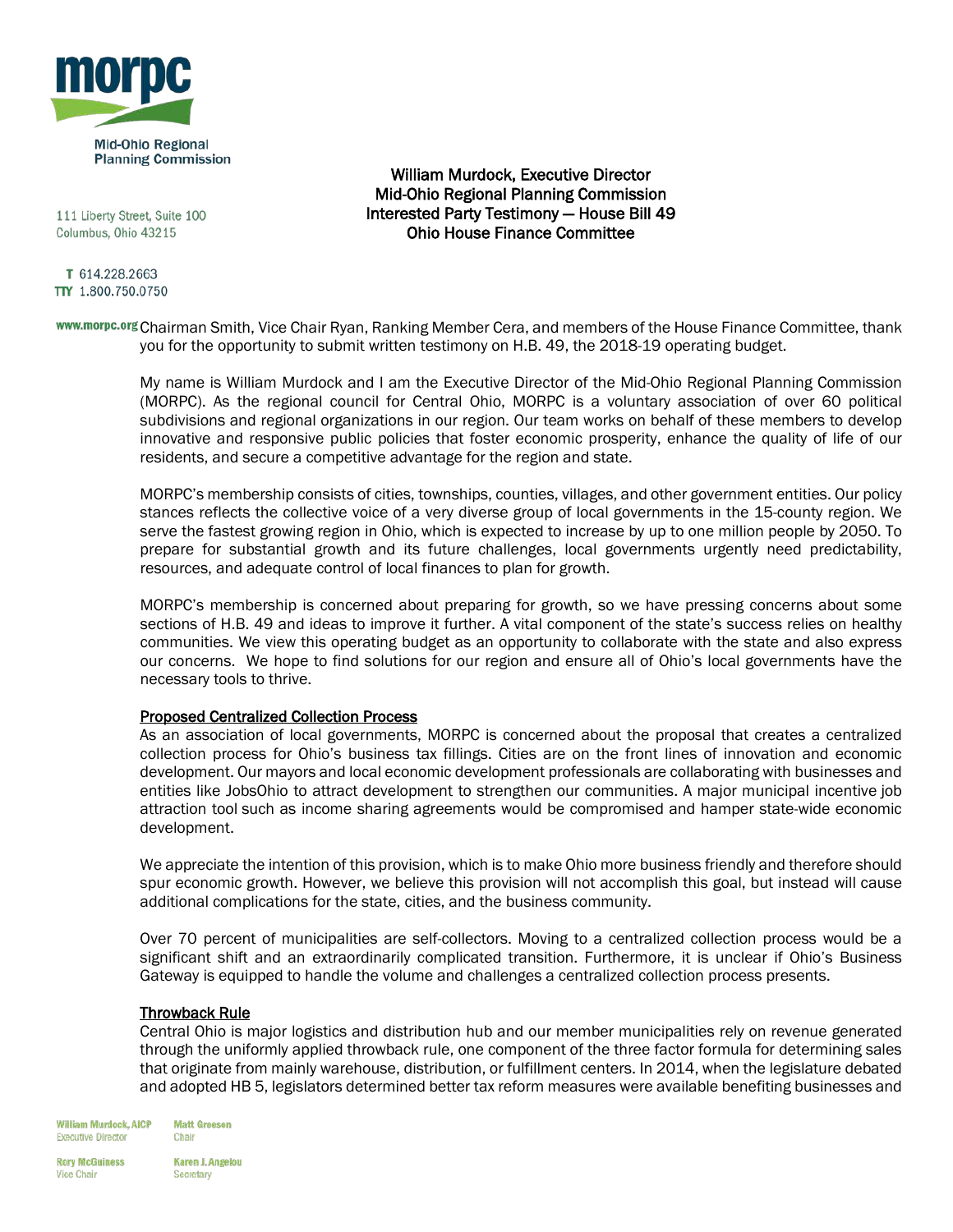rejected a similar effort to repeal the throwback rule. We ask that this proposal to repeal the throwback rule be removed from the budget.

# Local Government Fund

We are also concerned with a potential decrease in Local Government Funds (LGF) to some of our members based on the proposed taxation capacity formula. Such a proposal cannot truly measure the success of our local governments and could lead to instability on the local level. As you know, the purpose of the LGF is to share revenue that local governments lost when the state began to impose its sales tax. Ten years ago, LGF funding earmark percentage was 3.68 percent of the state General Revenue Fund (GRF). After a decade of transitional changes, the current funding percentage is 1.66 percent.

To ensure a continued level of local services statewide as well as giving our region the ability to deal with pressures of growth, we strongly advocate for the LGF be restored to its previous 3.68 percent level. This investment to our communities will assist local governments in providing services such as working to retain and recruit new businesses, ensuring needed repairs and improvements to local infrastructure, or solving difficult issues with both rural and urban access to employment and access to senior services.

### **Water Quality and Quantity**

MORPC also places a high priority on water quality and quantity. We support our partner and associate member Franklin County Soil and Water Conservation District and other SWCDs across the state in continuing to make a positive impact on our water resources. In order for SWCDs to fulfill their mission it is imperative that state funding be restored to a one-one match with localities. Historically, the legislature strived to meet this match level each budget cycle. However, when the state began facing some financial challenges, SWCD funding declined. The current proposal in the budget stands at 69 percent state funding.

# Transit Funding

In a region that could add up to one million people and 300,000 jobs by 2050, it is essential that we continue to invest in our transit system. We commend Governor Kasich and Director Wray for putting together a forwardlooking transportation budget, which MORPC supported. However, this proposed operating budget, as is, would cause a loss of \$9 million annually for the Central Ohio Transit Authority (COTA) due to the discontinuation of sales and use tax on Medicaid Managed Care Organizations (MCO's) beginning later this year. It is critical that we find a long-term solution to a major impending revenue loss for Ohio's local transit agencies.

### Public Library Funding

We also support maintaining the Public Library Fund at 1.7 percent of the state GRF. This will ensure that members of our region will continue to have access to the breadth of educational resources, job search assistance, and workforce development support provided by our state's public libraries.

### Data Sharing

With data collection and analysis being a key service to the public and our communities, MORPC serves as an information hub for the Columbus Region. We provide demographics, maps, and tools to inform everything from business expansion decisions to local government safety investments. We know advances in technology can increase efficiency, heighten safety, and provide better public services.

Therefore, MORPC supports a provision in the budget that utilizes advanced data analytics by requiring all state agencies, boards, and commissions to share the data they now store in more than 1,600 separate databases. By better connecting and correlating these individual data resources and applying advanced analytical technologies, the state can better tackle complex problems with solutions that improve Ohioans' health, security and well-being. We look to further our partnership with state agencies as this endeavor begins.